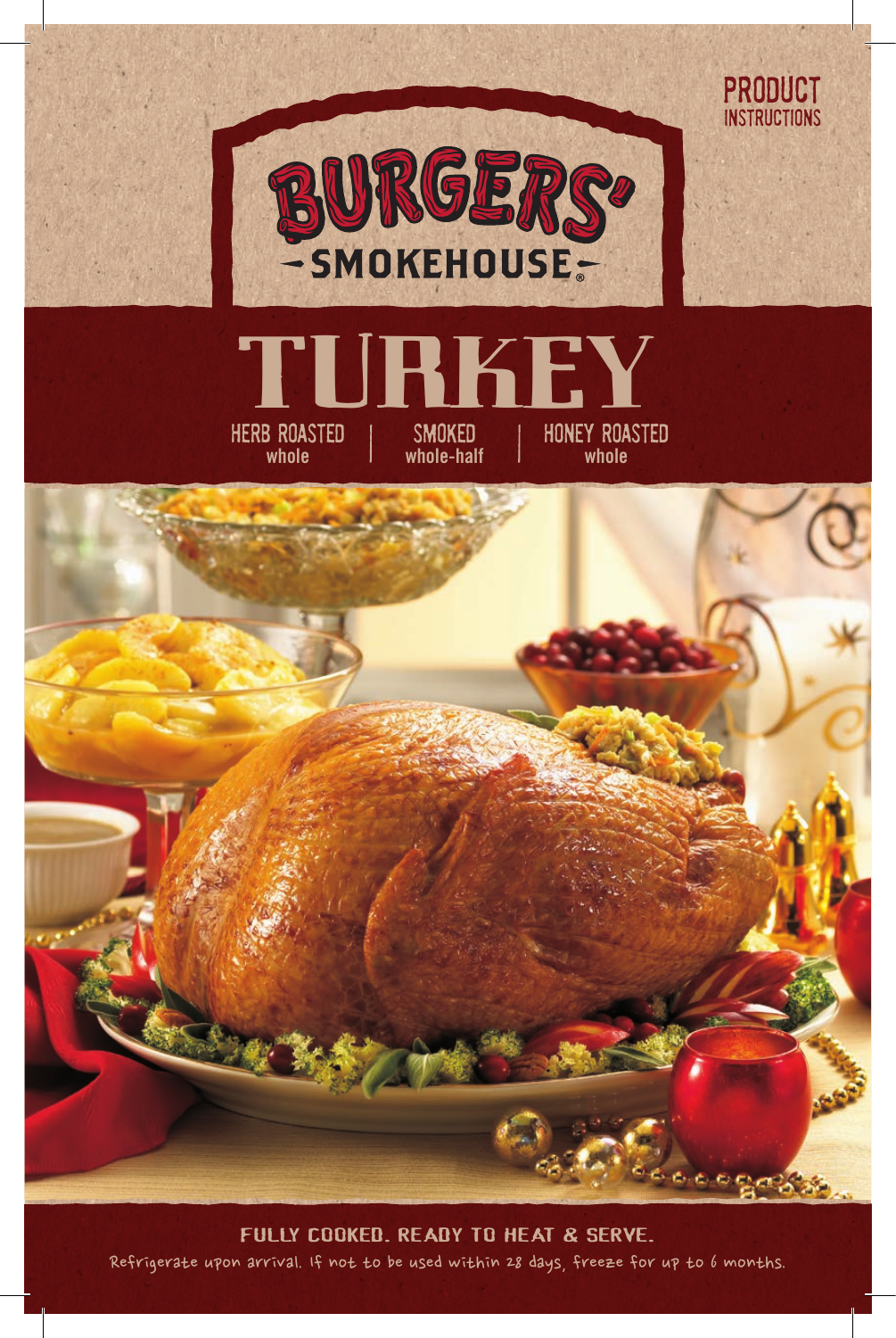### **TURKEY**

# GETTING STARTED

Thaw turkey completely in refrigerator. Remove from packaging and netting. Use heating instructions below if desired. For best quality, do not overheat.

It is characteristic of smoked poultry for the juices and meat to be pink in color and for the bones to be a reddish color. This does not indicate the poultry is undercooked.

# CONVENTIONAL OVEN HEATING

### **FOIL METHOD**

- 1. Preheat oven to 350°F.
- 2. Remove from plastic seal and wrap tightly in foil with breast down or place in a roaster with a cover.
- 3. Heat for approximately  $1\frac{1}{4}$  to  $1\frac{3}{4}$  hours.
- 4. Let rest 15 minutes before serving.

### BAKING BAG METHOD

- 1. Preheat oven to 350°F.
- 2. Remove from plastic seal.
- 3. Place in baking bag with breast down, close bag and tie, and make 2-3 slits in top of bag.
- 4. Place in a roaster.
- 5. Heat for approximately 1 to 1½ hours.
- 6. Let rest 15 minutes before serving.

### FOR HALF TURKEY

Place half turkey cut side up in baking pan using either of the two methods above. Reduce heating time to 50-55 minutes or until warm.

#### DEBONE BEFORE HEATING –FASTER AND EASIER TO SERVE

- 1. Preheat oven to 350°F.
- 2. Debone turkey and place in a casserole dish.
- 3. Add ½ cup of chicken broth.
- 4. Cover with foil.
- 5. Heat for approximately 40-45 minutes.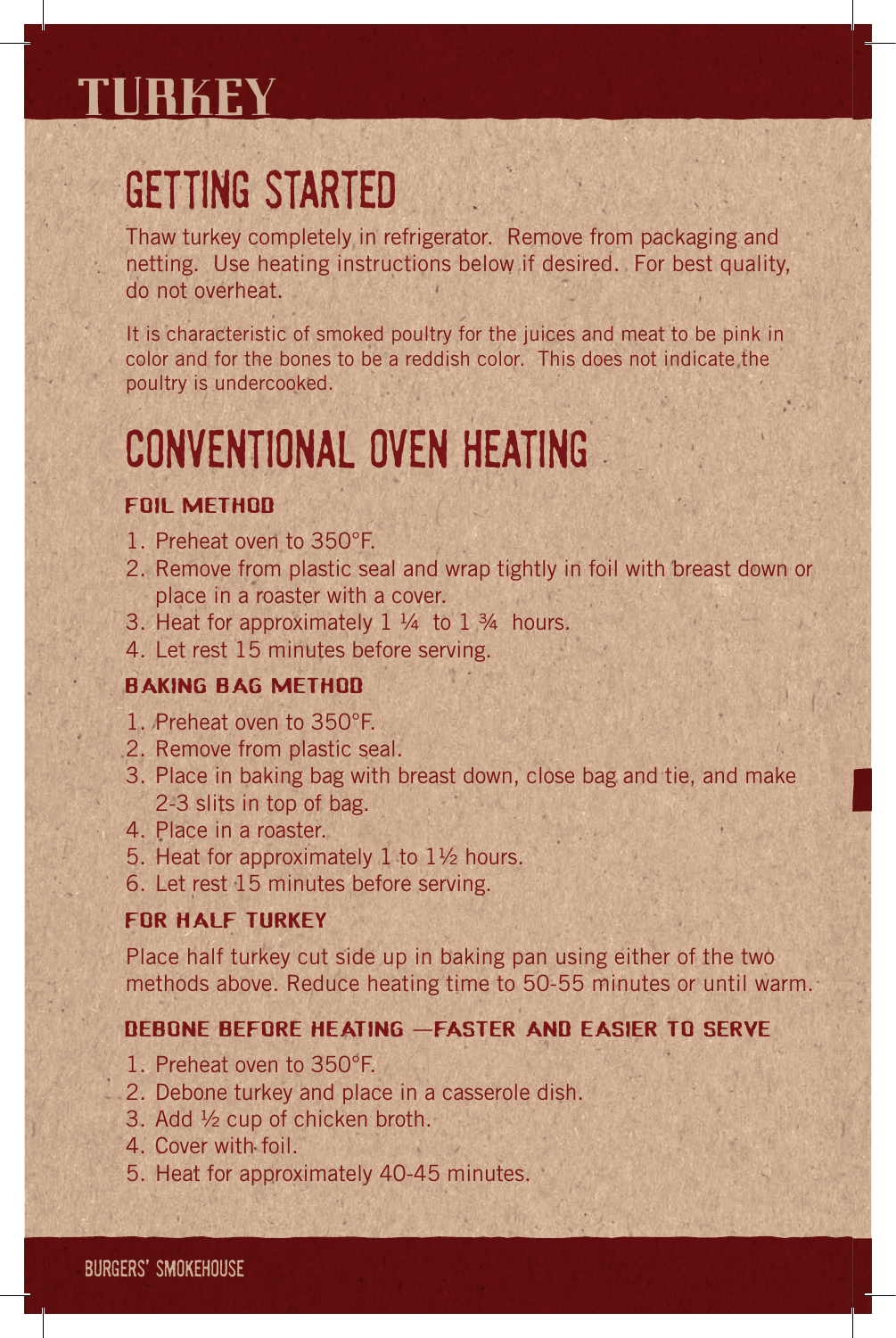### MICROWAVE OVEN HEATING

- 1. Place on microwave dish and place on turntable in microwave.
- 2. Cover with a paper towels.
- 3. Heat 10 minutes. Turn turkey if microwave does not have a revolving turntable, heat an additional 10 more minutes or until heated thoroughly. Do not overcook.

# HOW TO CARVE A TURKEY



Place bird on large platter with legs on your right. Bend turkey leg back and outward removing **it from body.Remove wing.** 



Place wing and leg on nearby plate. Sever both at joints. Slice dark meat from thigh and drumstick.



Place fork astride chest bone and, starting just above the point where wing joined the body, cut thin slices of breast meat, always cutting parallel to the breast bone

### RECIPE IDEAS

#### **CAESAR SALAD WITH TURKEY**

- Rub medium wooden bowl with cut side of garlic clove and discard garlic.
- To bowl add 3 tablespoons lemon juice, 2 tablespoons mayonnaise, 2 teaspoon grated Parmesan cheese and stir to combine. Add 8 ounces diced turkey, ½ cup diced celery, 2 tablespoons pimentos, 2 tablespoons chopped scallion or green onion, 4 sliced black olives, 1/8 teaspoon each of salt and pepper and mix well.
- Line a serving platter with 4 chilled iceberg or romaine lettuce leaves.
- Garnish with lettuce and serve with toast, crackers or rolls. Serves 2

*More recipes on next page...*